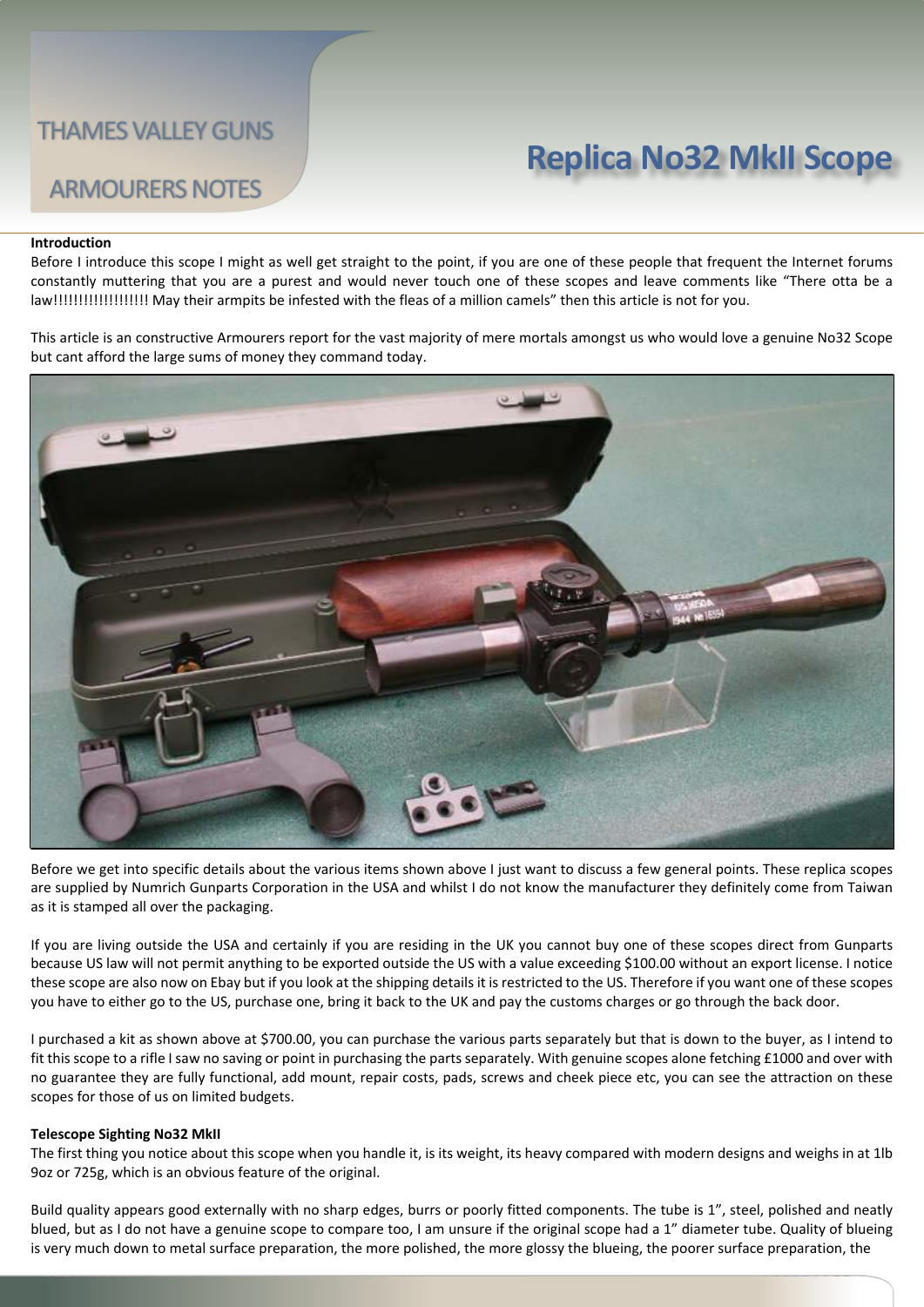## **Replica No32 MkII Scope**

## ARMOURERS NOTES

more matt the finish. Therefore proof is in the pudding, this scope has a highly polished tube with no tooling marks and the blueing is good. However depth of blueing is unknown at this stage as I have no intention of testing it. As I try to look after my rifles and their scopes

you will be waiting a long time before I will be able to report that subject. As far as I'm aware most later marks of No32 scope had a heavy paint finish so this is visually an obvious indicator that this scope is a reproduction. Having said that Laidlers book states early scopes were blued but then early scopes are not going to look like they are straight out of the factory.

The saddle is cast with no porosity or poor casting marks, finish is lightly mottled as one would expect from a decent casting. Poorly made castings have various levels of porosity and burrs. These burrs are ground off by the manufacturer leaving grinding or tooling marks. I can see no evidence of these tooling marks so therefore, externally the saddle appears to be a good casting. Saddle security on the tube is solid with no movement under hand pressure.

Elevation and windage drums are well made, no sharp edges and are clearly engraved and in-filled as shown in the pictures, however they do not have the solid feel of the original scope and I doubt they could withstand a heavy strike. When rotating the drums the detent is less positive and therefore potentially could be moved out of zero without the user noticing. Alignment between the indicator arrow and the graduations on the elevation drum are precise and not misaligned, however on the windage drum they are misaligned by half a click and at this stage I am unsure if this can be remedied.

Another fault I identified was with the elevation drum, the detent held the drum on 200, 300, 400 yards etc but it would not hold the detent at 100. This could be remedied by very gently removing some metal from the drum, just enough to let the detent engage.

Although not a issue I did notice the screw which secures the drum detent on the windage drum was loose which I simply tightened, it may be an assembly fault but if you lost it you are not going to get any spares, which would be very frustrating having just spent nearly £500 on this scope.

Whilst I have not stripped the drums and inspected underneath the very fact there is a gap would suggest you avoid getting any debris in this area as could induce problems. One other observation reference the drums you may notice from the picture is that the finish on the serrations is wearing off to reveil a brass coloration, which leads to the question could the drums be manufactured from brass or alloy as they are not magnetic.

The sleeve which protects the objective lens is an alloy, aluminium I guess and has been black anodised. Whilst it is secure and protects the lens I would have thought a slight knock will easily distort it.







Inspecting the object lens it appears clean, unscratched, secure with no debris or dust on the internal surfaces, looking through the object lens at the internal components shows good internal surfaces and well finished parts.

Moving back towards the rear of the scope we come to the locating ring, this is aluminium, anodised black with no obvious defects.

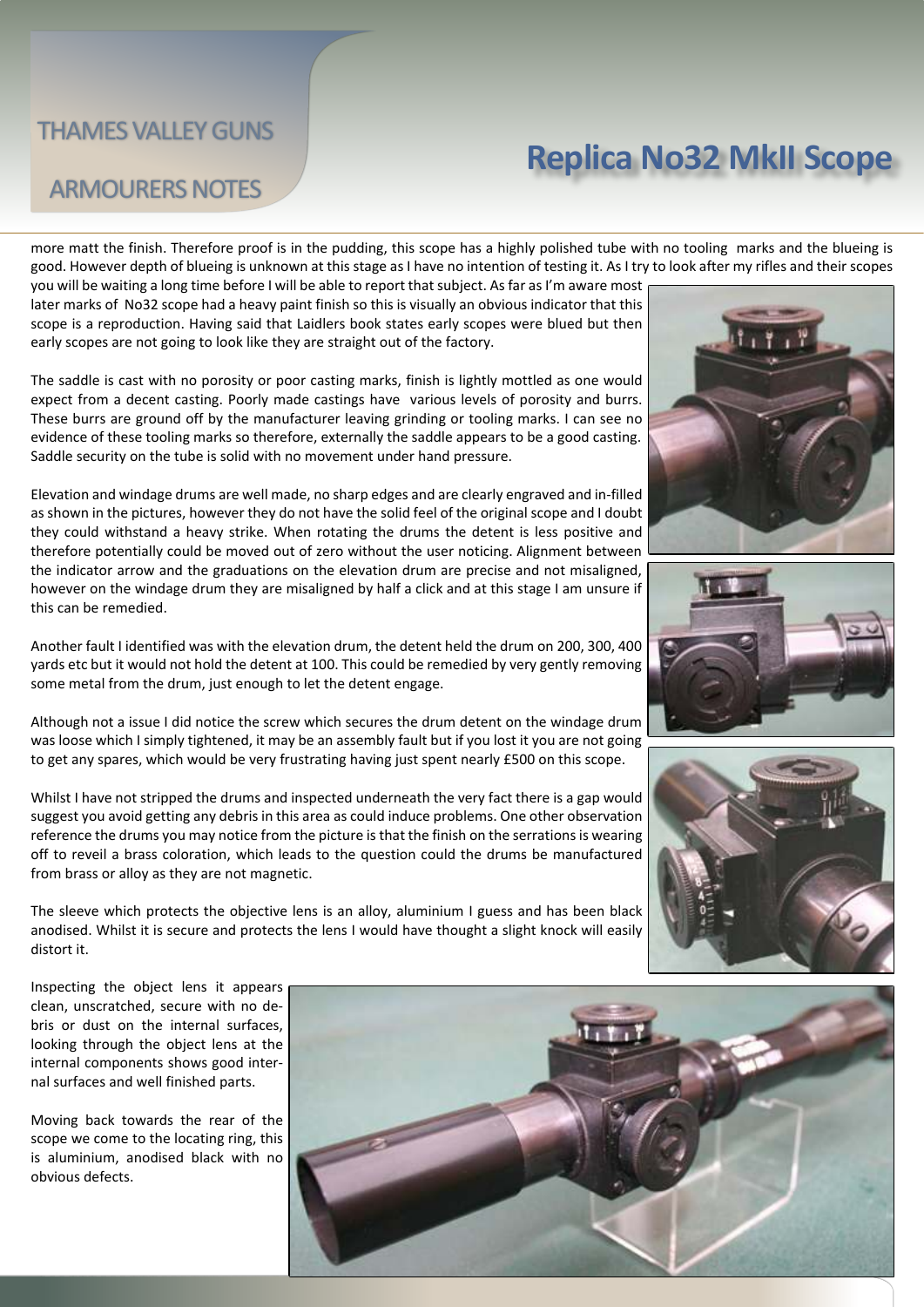ARMOURERS NOTES

## **Replica No32 MkII Scope**

### Engraving is good, clear, no defects and with good in-fill. As this is a replica scope I believe the scopes title etc is correct but obviously the serial number is only relevant to the new manufacturer.

Upon inspection the ocular lens appears in as good a condition as the objective lens. Looking through the scope there is no distortion at all and picture quality appears clear and crisp.

Reticule as seen in the picture on the right is precise, with straight edges and with no dust. I am not experienced with the MkII scope so I cannot comment on wether this reticule is identical but I remember from the MkIII/L1A1 that the post is thicker with a more defined point. According to Laidler's No4T Sniper Rifle book the post should be 0.0008" thick. However if there is going to be any problems and to coin a phrase "it will all come out in the wash" when I range test the rifle.



#### **Pads**

Initially the pads appeared well made, they are steel and have been blued to a reasonable standard and are clearly replicas. These pads have been made on a CNC machine and certainly did not originate as castings as per the originals. As I do not have reference to any pad drawings or dimensions I cannot comment at this stage as to the pads manufacturing accuracy, any short comings will come to light when I have to align them and the scope to the bore. The kit doesn't supply any screws, as I am based in the UK, using and fitting the original BA screws is not a problem but obviously elsewhere in the world you may have to use an alternative.

On the rear pad one of the holes and its countersunk breaks an edge as you can see from the picture on the right, however this is minor and will not effect the operation of the pad as long as your screws is fitted correctly and do not sit proud. However it was at this point I encountered my first real fault. Unfortunately this fault cannot be seen from the picture; the thread in the front pad does not match the thread on the bracket and you can only screw the bracket screw in for a few threads before it binds. It may be the thread has been poorly tapped in which case I am hoping a simple solution will be to run a tap through the pad and clear the problem. I will report further on the pads after fitting to the rifle.

#### **Scope Bracket**

When picking up the bracket, quality appears good. It has been cast and then machined in the following key areas, pads, the eight screw holes and the internal faces of the rings. There are no sharp edges and no porosity, the eight screws clamping the rings are similar to the originals, the 1" rings fit well which might indicate they were machined in situ.

The pads fit well with the exception of the rear pad which only seats on two faces, rather than all three. However this can easily can be remedied but I will wait until I can confirm the pads and bracket can be correctly aligned with the bore before I start to remove any metal.

The key issues with both the pads and the bracket is that they have been manufactured to a quality that will permit them to be aligned with the bore. Any failings at this point and I have serious issues.





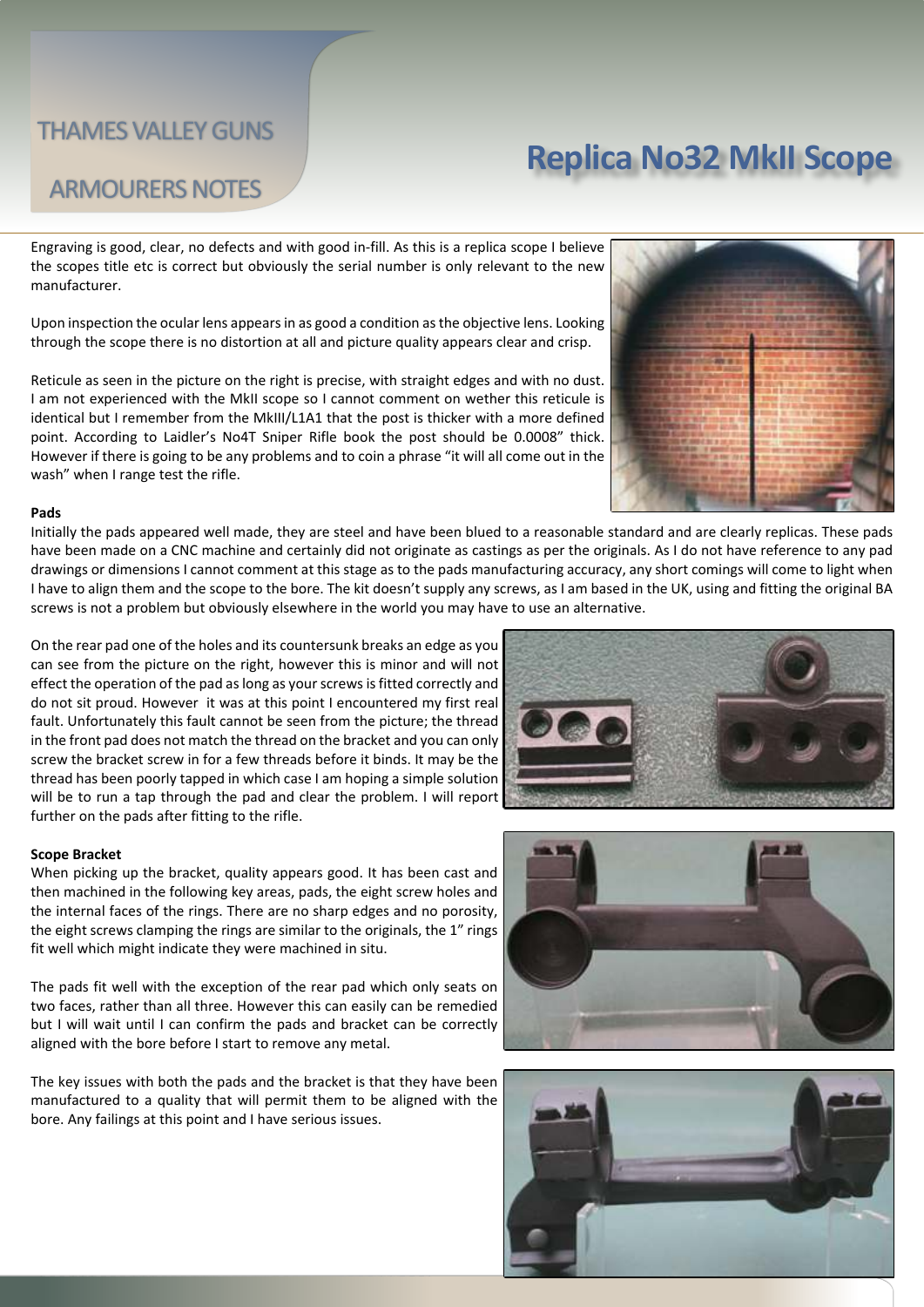## **Replica No32 MkII Scope**

### ARMOURERS NOTES

#### **Rest Cheek**

The sub title to use the correct terminology is the only thing that is correct about this cheek piece. It is completely the wrong profile and personally I think it looks hideous. You could put some time and effort into it and try and correct the profile. Personally I would not waste my time and would prefer to obtain a more accurate replica elsewhere but in my case I was fortunate and had one in stock.

#### **Case sighting Telescope No8 Mk1**

I have little experience of this item from a authenticity point of view, when I used them in the forces they worked or they didn't and to be honest I cannot recall ever finding one at fault so I can only describe this item as I find it.

The case was well made with a khaki green powder coated finish. It was not scratched and the paint finish was consistent both internally and externally throughout the case. The case was unmarked with the exception of the stencil which identified the case. This stencil was applied well and showed no signs of lifting.

The case did not come with a leather strap but when closed and re-opened the hinges and the clamps functioned without fault.

Unfortunately the two pillars which the scope bracket attached too were misaligned by 2-3mm which meant you could only attach the rear screw of the scope bracket. A fundamental fault which in my opinion should have been identified by both the manufacturer and by Gunparts and is unacceptable. In the US there is the opportunity to return the faulty product but from the UK or elsewhere in the world it is not cost effective.

#### **Tool adjusting drum**

As with the case I have little experience of this item from a authenticity point of view, they worked or they didn't. As you see from the picture the tool is made from steel, blued, has a brass insert and is well made with no defects and fits the drums.

When I used this tool to adjust the scope it function perfectly.

#### **Instruction Manual**

I'm afraid there isn't one, there are no instructions to tell you how to adjust the scope or how to fit the pads or the cheek rest and that is a serious problem. The No4 is the most difficult and requires the most precise and accurate machine work of all the classic military rifles to fit its scope correctly. That's why there are plenty of K98 or 1903 replica Sniper rifles about but there are not many replica No4T's.

The answer is two fold, to fit the scope find an Armourer or Gunsmith who is EXPERIENCED in fitting No32 Scopes, no other professional will do. For adjusting the scope purchase Laiders book "Telescope sighting No32".

#### **Assembling the Rifle**

The above is all very well but the scope ultimately has to compliment the rifle and function under shooting conditions. The donor rifle for this scope was to be a No4 Mk2, not technically correct but my aim was to build a rifle that was more accurate than the original, so therefore technically correct was not an issue for me and after all this was a replica scope.

The first process is setting the barrel/receiver up on the milling machine so it is square to the bore. The sides of the receiver where the pads go are then checked and if necessary machined to ensure the receiver wall is parallel to the bore.







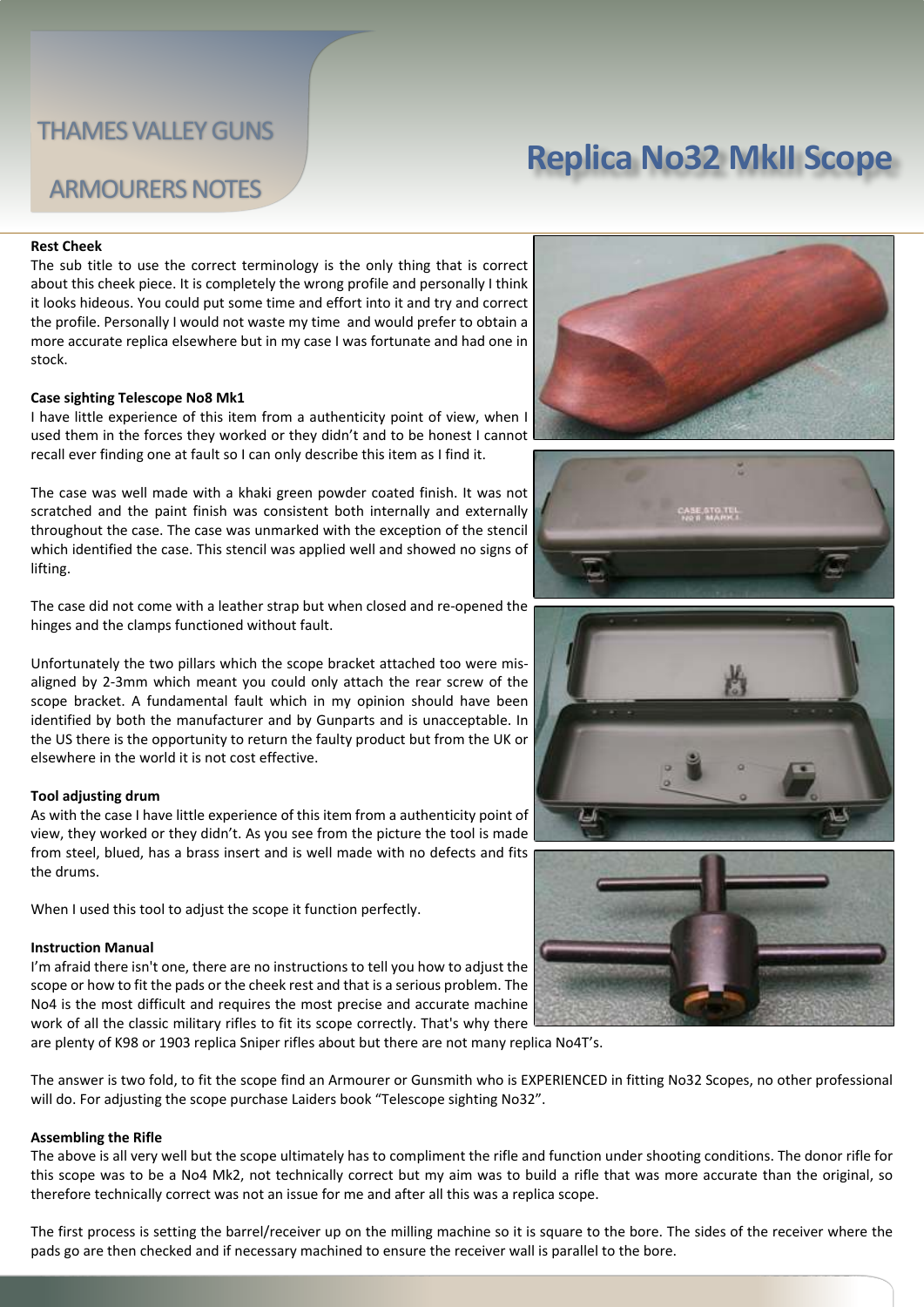## **Replica No32 MkII Scope**

### ARMOURERS NOTES

The picture to the left shows the machine work prior to fitting the pad and the picture below shows the pad in situ prior to blacking.

These pads were surprisingly good and in my opinion better than certain British replica pads that are currently on the market. The front pad needed no shimming at all but the rear pad did as you can see in the picture, below right.







The next process was to black the receiver and pads and then refit, loctiting the screws in place with Loctite 222.

At this stage I came across an unforeseen problem. I fitted the scope bracket and for the first time I fitted the scope and found the reticule was not vertical. The problem was the scope bracket; on the scope there is a key and this aligns with a corresponding key slot in the ring. The key slot was slightly misaligned and as a result the scope reticule sat at approximately 5 o'clock from the vertical. The solution was to machine out the key slot to allow the scope to rotate and allow the reticule to sit vertically.

#### **Rearsight**

No4T's have a slightly different MK1 rearsight. The battle sight is remove as this clashes with scope and a recess is machine so permitting the removal of the bolt without having to lift the rearsight. As originals sights are no longer available I machined my own from a standard Mk1 rearsight.

The picture above shows the rifle pre-assembled with pads and rearsight fitted, trigger has been tuned and the receiver , pads, and there screws re-blacked. The picture to the right shows the modified rearsight fitted and having been re blacked after the machining operations.



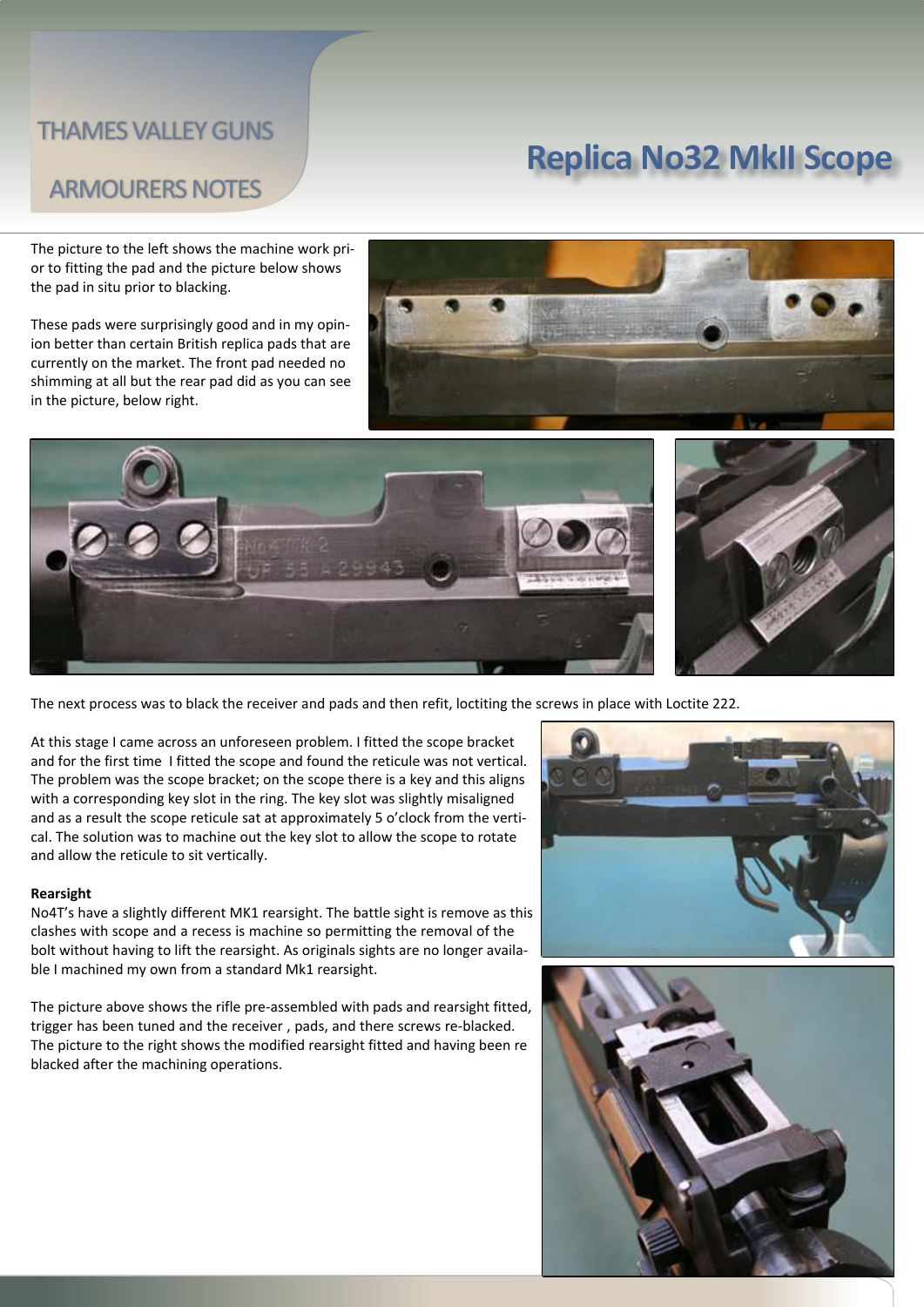## **Replica No32 MkII Scope**

### ARMOURERS NOTES

#### **Furniture**

As this was a Mk2 the rifles woodwork was in beech as whilst a good wood not my first choice for good looking grain. My choice was therefore to apply a dark stain and refinish. The butt was fitted with a replica but accurate cheek piece and the correct sling swivel. The handguard was bedded but only around the chamber area as the recoil stops were already correctly fitted.

#### **Assembled Rifle**

The external appearance of the assembled rifle had come up well, the rifle sailed through the various inspection tests such as mechanical safety, headspace, firing pin protrusion, reliable feed and functioning.

The donor rifle was a Lee Enfield .303 No4 Mk2, a tried and tested infantry rifle and

unless I had assembled it incorrectly it was unlikely to fail. However these notes are about the scope and it was going to be all rather superficial if the scope failed.



The ultimate test therefore was to be a field firing test. However two points I should mention, the first being that this is a modern replica scope from an unknown manufacturer and the owner should treat this replica scope with the same care as he would any other medium priced modern scope. If you drop the rifle or immerse the scope in water, then expect it to fail. The fact that this scope has come in via the back door so to speak means you have little chance of any warranty support, so be careful. Having said that the original scope is now 70 years old and if you own one you would have paid a pretty penny for it, there are no spares so both these scopes should be treated with respect.

This test was going to consist of the following and be treated as it would be in a civilian shooting environment:

- 1. The scope must remain secure in its rings.
- 2. The scope must remain intact with no lens or component failure.
- 3. The scope must retain its zero under a rapid fire scenario.
- 4. The lenses must not fog.

The test was carried out on a cold December morning on the edge of Salisbury plain. The rifle was taken from a warm vehicle and placed on the shooting bench for twenty minutes whilst the range and targets were set up and showed no signs of condensation forming on the lens.